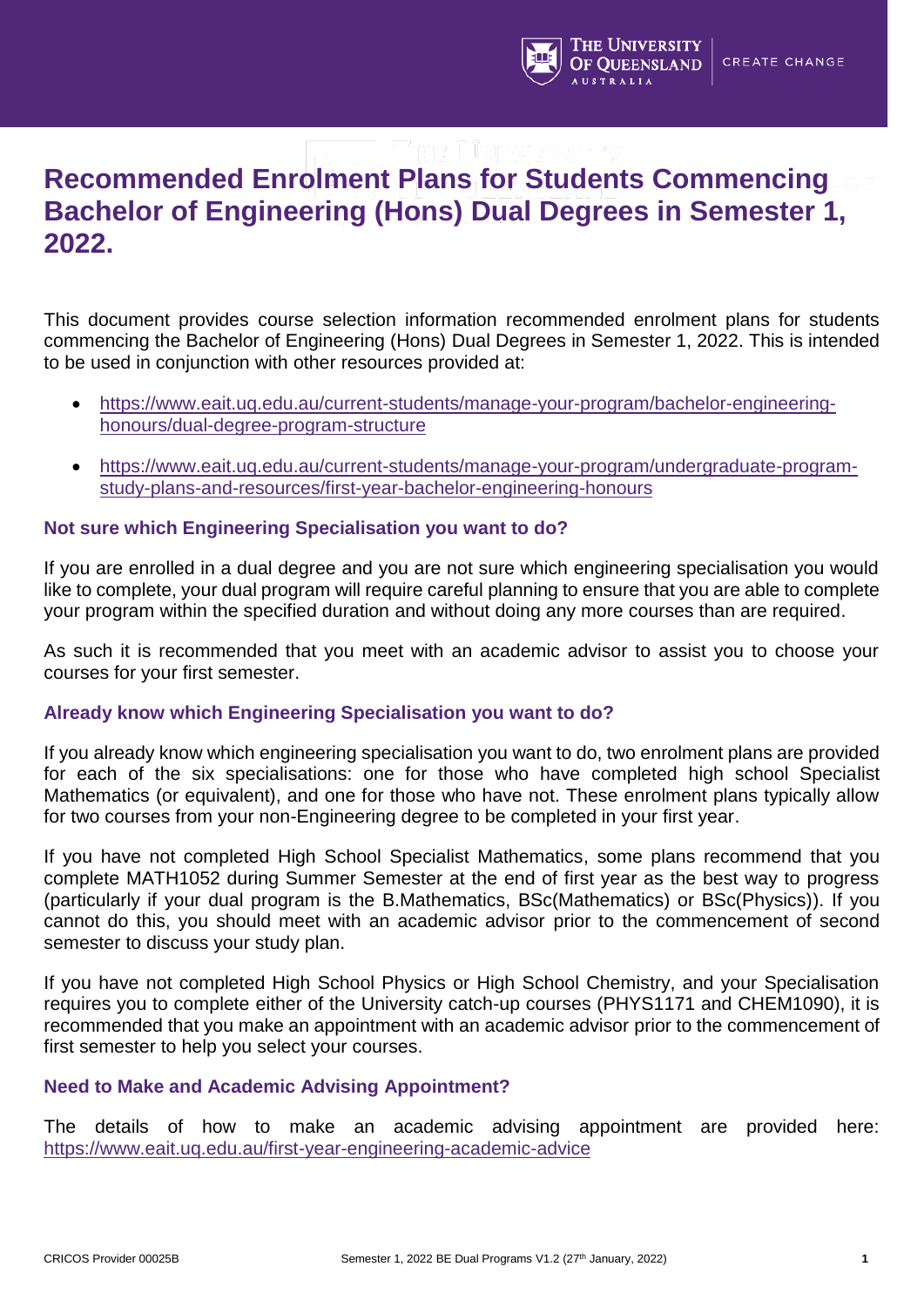

### **Selecting your Semester 1 Mathematics Course**

All students should enrol in one of MATH1050, MATH1051 or MATH1071 in their first semester of the BE(Hons). Figure 1 below provides a guide to identifying which course to enrol in based on the mathematics you completed at high school in Queensland (or [interstate/international equivalent\)](https://future-students.uq.edu.au/admissions/undergraduate/review-entry-requirements/subject-prerequisite-equivalents).

- Where the most appropriate course is MATH1050, refer to the plans below labelled "Not Completed Specialist Mathematics with a grade of C or above".
- Where the most appropriate course is MATH1051, refer to the plans below labelled "Completed Specialist Mathematics with a grade of C or above".
- Where the most appropriate course is MATH1071, refer to the plans below labelled "Completed Specialist Mathematics with a grade of C or above"; and substitute MATH1071 in the place of MATH1051 (similarly, if you choose to do MATH1072 in semester 2, substitute this in the place of MATH1052).



Figure 1: Guide to selecting your mathematics course in the first semester of the BE(Hons) based on high school mathematics, grade and interest. \* Students with a Grade of C in High School Specialist Mathematics can choose to enrol in MATH1050 if they are not confident in their mathematics ability (i.e., it's a long time since you completed high school). If this applies to you, and you are finding MATH1051 difficult, you can change your enrolment to MATH1050 during the first two weeks of semester.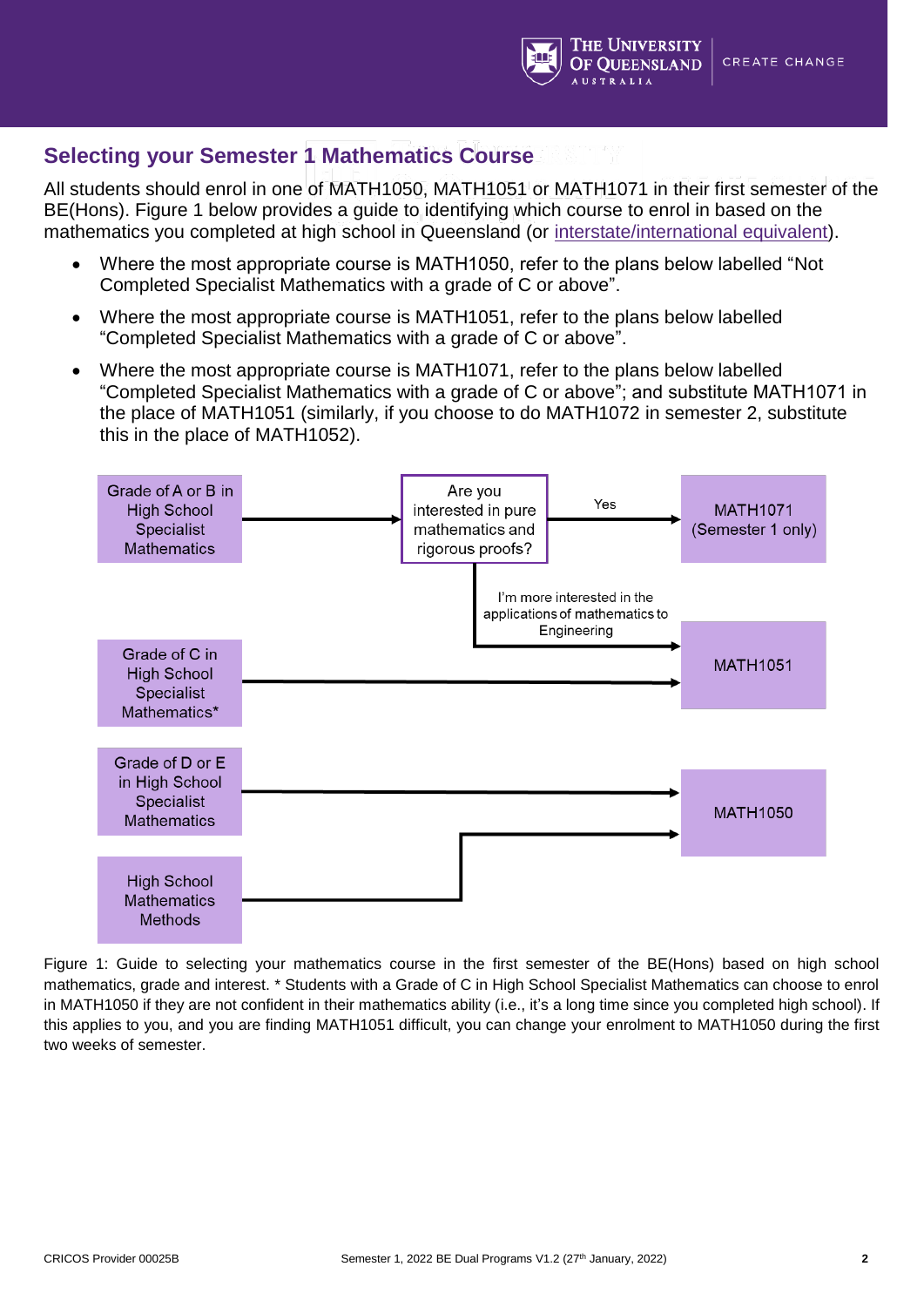

### **Selecting your Programming Course (ENGG1001 or CSSE1001)**

All students are required to complete a programming course in their first year. Both ENGG1001 and CSSE1001 teach foundations of programming in Python and share substantial resources. These courses are considered equivalent, and you can proceed to any specialisation with either course. However, to help you choose:

- CSSE1001 teaches programming in a computing context; and is recommended if you are intending on continuing to Specialisations in Electrical or Software Engineering.
- ENGG1001 teaches programming in the context of engineering modelling problems; and is recommended if you are intending on continuing to Specialisations in Civil, Chemical or Mechanical Engineering; or are in the Flexible First Year.
- If you are intending on continuing to a Specialisation in Mechatronic Engineering, choose whichever course interests you the most.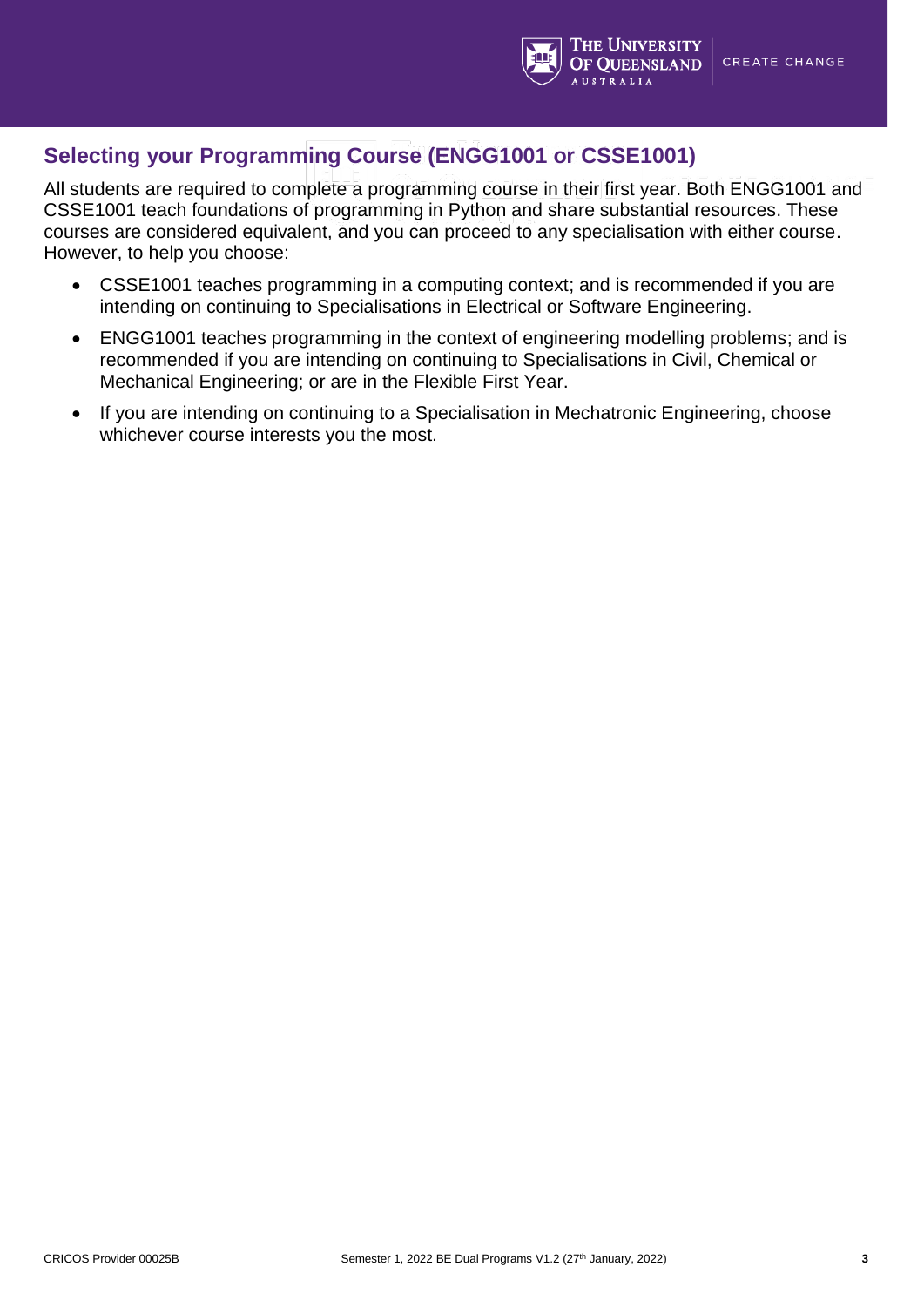

# **Dual Degree with Specialisation in Chemical Engineering**

|                                                                                                                                                                                                                                                                                                                                            |                 |                 | Not Completed High School Specialist Mathematics with a grade of C or above. |                       |  |
|--------------------------------------------------------------------------------------------------------------------------------------------------------------------------------------------------------------------------------------------------------------------------------------------------------------------------------------------|-----------------|-----------------|------------------------------------------------------------------------------|-----------------------|--|
| <b>Semester 1 (February)</b>                                                                                                                                                                                                                                                                                                               | <b>ENGG1100</b> | <b>MATH1050</b> | <b>ENGG1500</b>                                                              | Dual Degree<br>Course |  |
| <b>Semester 2 (July)</b>                                                                                                                                                                                                                                                                                                                   | <b>ENGG1001</b> | <b>MATH1051</b> | <b>CHEM1100</b>                                                              | Dual Degree<br>Course |  |
| No High School Chemistry? Seek academic advice to plan your program.<br>MATH1052 must be taken in Summer Semester, or Semester 1 of Year 2.<br>If your dual program is with B.Mathematics, B.Sc(Mathematics) or B.Sc(Physics), and you are unable<br>to complete MATH1052 in Summer Semester, you should seek academic advice prior to the |                 |                 |                                                                              |                       |  |

- commencement of Semester 2 to plan your program. • If your dual program is with B.InfTech, it is recommended that your enrol in CSSE1001 instead of
- ENGG1001. If your dual program is with B.CompSci, it is recommended that you enrol in CSSE1001 in Semester 1 (rather than ENGG1001 in Semester 2); and then complete two dual degree courses (MATH1061 and INFS1200) in Semester 2.

| Completed High School Specialist Mathematics with a grade of C or above. |                 |                 |                 |                       |
|--------------------------------------------------------------------------|-----------------|-----------------|-----------------|-----------------------|
| <b>Semester 1 (February)</b>                                             | <b>ENGG1100</b> | <b>MATH1051</b> | <b>ENGG1500</b> | Dual Degree<br>Course |
| <b>Semester 2 (July)</b>                                                 | <b>ENGG1001</b> | <b>MATH1052</b> | <b>CHEM1100</b> | Dual Degree<br>Course |

- No High School Chemistry? Seek academic advice to plan your program.
- If your dual program is with B.InfTech, it is recommended that your enrol in CSSE1001 instead of ENGG1001.
- If your dual program is with B.CompSci, it is recommended that you enrol in CSSE1001 in Semester 1 (rather than ENGG1001 in Semester 2); and then complete two dual degree courses (MATH1061 and INFS1200) in Semester 2.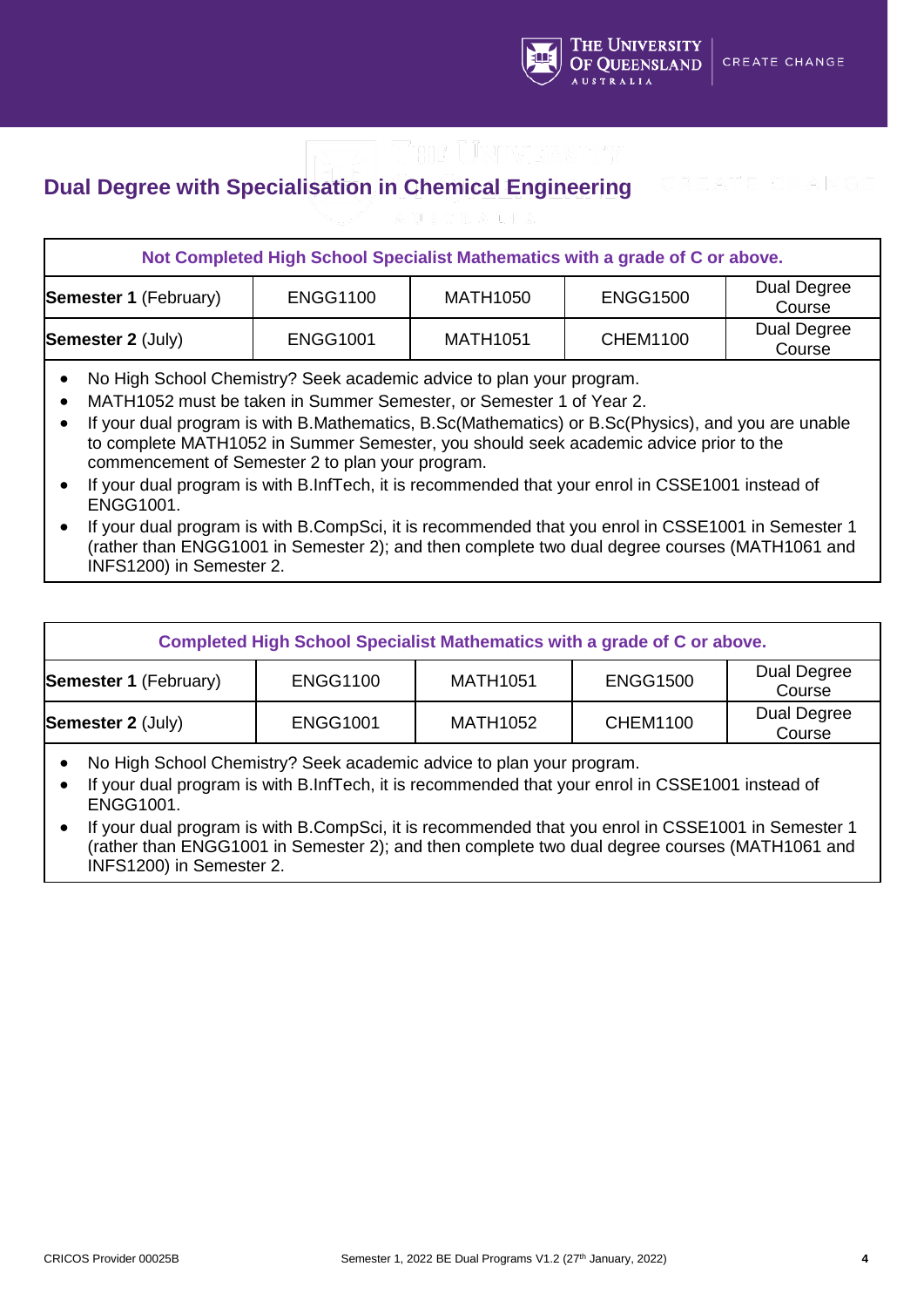

# **Dual Degree with Specialisation in Civil Engineering**

|                                                                                                                                                                                                                                                                                                                                                                                                                                                                                                                                                                                                                                                                                                                                                                                                  |                 |                 | Not Completed High School Specialist Mathematics with a grade of C or above. |                       |
|--------------------------------------------------------------------------------------------------------------------------------------------------------------------------------------------------------------------------------------------------------------------------------------------------------------------------------------------------------------------------------------------------------------------------------------------------------------------------------------------------------------------------------------------------------------------------------------------------------------------------------------------------------------------------------------------------------------------------------------------------------------------------------------------------|-----------------|-----------------|------------------------------------------------------------------------------|-----------------------|
| <b>Semester 1 (February)</b>                                                                                                                                                                                                                                                                                                                                                                                                                                                                                                                                                                                                                                                                                                                                                                     | <b>ENGG1100</b> | <b>MATH1050</b> | <b>ENGG1700</b>                                                              | Dual Degree<br>Course |
| <b>Semester 2 (July)</b>                                                                                                                                                                                                                                                                                                                                                                                                                                                                                                                                                                                                                                                                                                                                                                         | <b>ENGG1001</b> | <b>MATH1051</b> | <b>MATH1052</b>                                                              | Dual Degree<br>Course |
| No High School Physics? Seek academic advice to plan your program.<br>If you achieve a grade of 4 in MATH1050, it is strongly recommended to do MATH1052 in Summer<br>Semester (i.e. after MATH1051).<br>If your dual program is with B.Mathematics, B.Sc(Mathematics) or B.Sc(Physics), and you are unable<br>to complete MATH1052 in Semester 2 or Summer Semester, you should seek academic advice prior to<br>the commencement of Semester 2 to plan your program.<br>If your dual program is with B.InfTech, it is recommended that your enrol in CSSE1001 instead of<br><b>ENGG1001.</b><br>If your dual program is with B.CompSci, it is recommended that you enrol in CSSE1001 in Semester 1<br>(rather than ENGG1001 in Sem 2); and then complete two dual degree courses (MATH1061 and |                 |                 |                                                                              |                       |

INFS1200) in Semester 2.

| Completed High School Specialist Mathematics with a grade of C or above. |                 |                 |                                                  |                       |  |
|--------------------------------------------------------------------------|-----------------|-----------------|--------------------------------------------------|-----------------------|--|
| <b>Semester 1 (February)</b>                                             | <b>ENGG1100</b> | <b>MATH1051</b> | <b>ENGG1700</b>                                  | Dual Degree<br>Course |  |
| <b>Semester 2 (July)</b>                                                 | <b>ENGG1001</b> | <b>MATH1052</b> | Engineering<br>Elective or Dual<br>Degree Course | Dual Degree<br>Course |  |

• No High School Physics? Seek academic advice to plan your program.

- If your dual program is with B.InfTech, it is recommended that your enrol in CSSE1001 instead of ENGG1001.
- If your dual program is with B.CompSci, it is recommended that you enrol in CSSE1001 in Semester 1 (rather than ENGG1001 in Semester 2); and then complete two dual degree courses (MATH1061 and INFS1200) in Semester 2.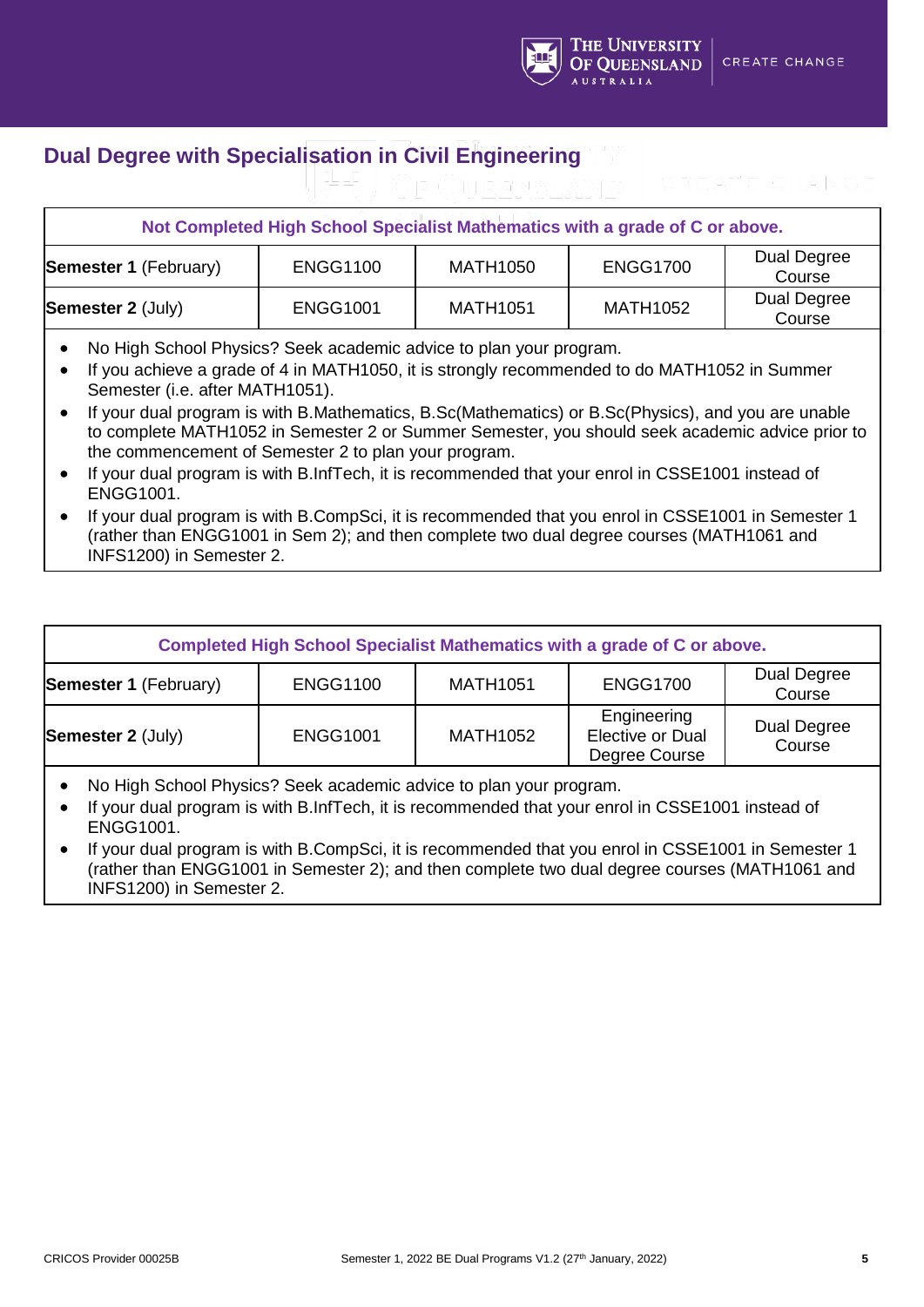

# **Dual Degree with Specialisation in Electrical Engineering**

|                                                                                                                                                                                                                                                                                                                                                                                                                                                                                                                                                                                                                                                                                                                                                                                                                      | Not Completed High School Specialist Mathematics with a grade of C or above. |                 |                 |                       |
|----------------------------------------------------------------------------------------------------------------------------------------------------------------------------------------------------------------------------------------------------------------------------------------------------------------------------------------------------------------------------------------------------------------------------------------------------------------------------------------------------------------------------------------------------------------------------------------------------------------------------------------------------------------------------------------------------------------------------------------------------------------------------------------------------------------------|------------------------------------------------------------------------------|-----------------|-----------------|-----------------------|
| <b>Semester 1 (February)</b>                                                                                                                                                                                                                                                                                                                                                                                                                                                                                                                                                                                                                                                                                                                                                                                         | <b>ENGG1100</b>                                                              | <b>MATH1050</b> | <b>ENGG1300</b> | Dual Degree<br>Course |
| <b>Semester 2 (July)</b>                                                                                                                                                                                                                                                                                                                                                                                                                                                                                                                                                                                                                                                                                                                                                                                             | <b>CSSE1001</b><br>(Or ENGG1001)                                             | <b>MATH1051</b> | <b>MATH1052</b> | Dual Degree<br>Course |
| No High School Physics? Seek academic advice to plan your program.<br>If you achieve a grade of 4 in MATH1050, it is strongly recommended to do MATH1052 in Summer<br>Semester (i.e. after MATH1051).<br>If your dual program is with B.Mathematics, B.Sc(Mathematics) or B.Sc(Physics), and you are unable<br>to complete MATH1052 in Semester 2 or Summer Semester, you should seek academic advice prior to<br>the commencement of Semester 2 to plan your program.<br>If your dual program is with B.InfTech, it is recommended that your enrol in CSSE1001 instead of<br><b>ENGG1001.</b><br>If your dual program is with B.CompSci, it is recommended that you enrol in CSSE1001 in Semester 1<br>(rather than Semester 2); and then complete two dual degree courses (MATH1061 and INFS1200) in<br>Semester 2 |                                                                              |                 |                 |                       |

| Completed High School Specialist Mathematics with a grade of C or above. |                                  |                 |                                                  |                       |  |
|--------------------------------------------------------------------------|----------------------------------|-----------------|--------------------------------------------------|-----------------------|--|
| <b>Semester 1 (February)</b>                                             | <b>ENGG1100</b>                  | <b>MATH1051</b> | <b>ENGG1300</b>                                  | Dual Degree<br>Course |  |
| <b>Semester 2 (July)</b>                                                 | <b>CSSE1001</b><br>(Or ENGG1001) | <b>MATH1052</b> | Engineering<br>Elective or Dual<br>Degree Course | Dual Degree<br>Course |  |

- No High School Physics? Seek academic advice to plan your program.
- If your dual program is with B.InfTech, it is recommended that your enrol in CSSE1001 instead of ENGG1001.
- If your dual program is with B.CompSci, it is recommended that you enrol in CSSE1001 in Semester 1 (rather than Semester 2); and then complete two dual degree courses (MATH1061 and INFS1200) in Semester 2.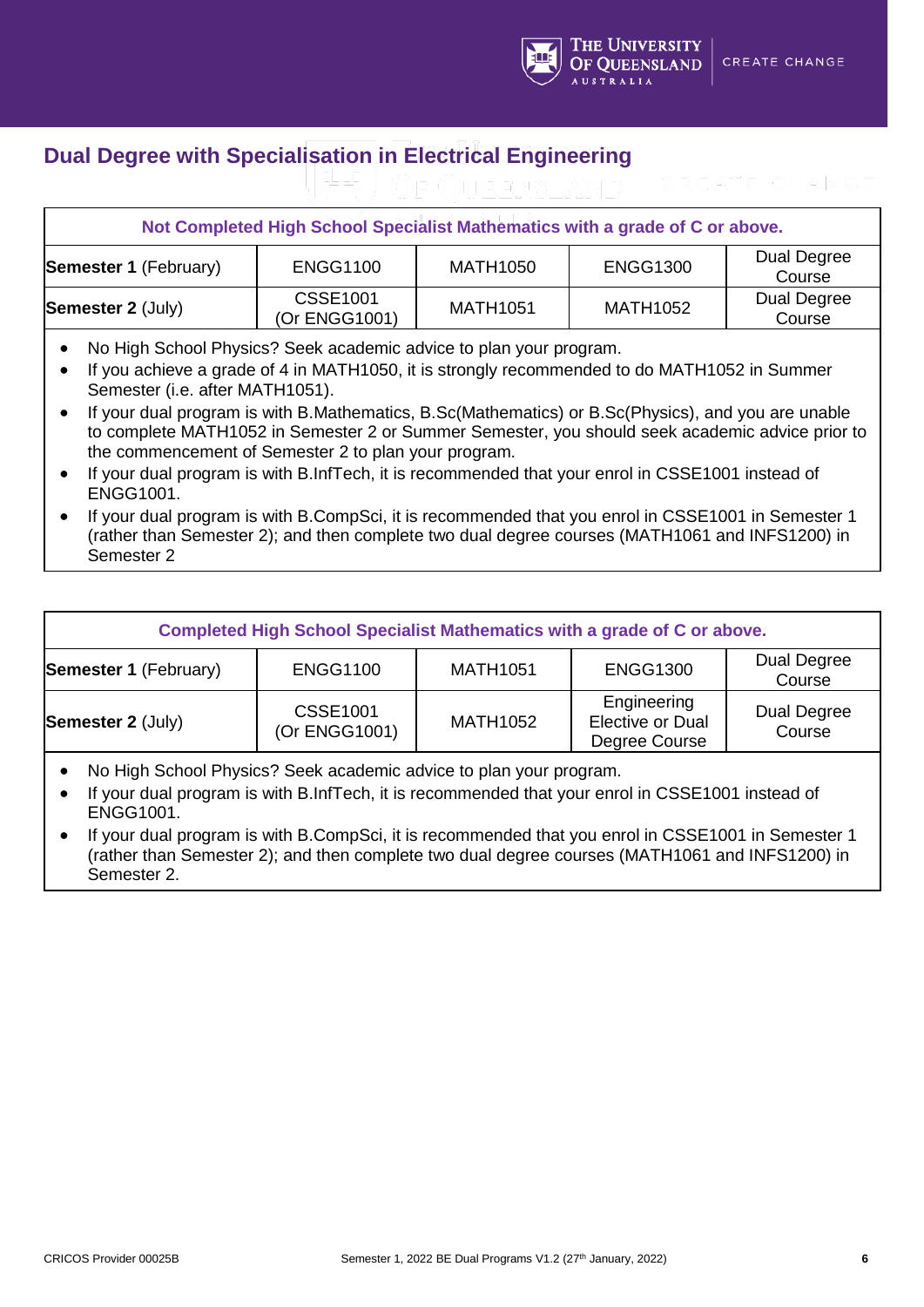

## **Dual Degree with Specialisation in Mechanical Engineering**

|                                                                                                                  | Not Completed High School Specialist Mathematics with a grade of C or above. |                 |                 |                    |
|------------------------------------------------------------------------------------------------------------------|------------------------------------------------------------------------------|-----------------|-----------------|--------------------|
| <b>Semester 1 (February)</b>                                                                                     | <b>ENGG1100</b>                                                              | <b>MATH1050</b> | <b>ENGG1700</b> | Dual Degree Course |
| <b>Semester 2 (July)</b>                                                                                         | <b>ENGG1001</b>                                                              | <b>MATH1051</b> | <b>ENGG1500</b> | Dual Degree Course |
| ENGG1300 must be completed in year 2 or 3.<br>No High School Physics? Seek academic advice to plan your program. |                                                                              |                 |                 |                    |

- No High School Chemistry? Seek academic advice to plan your program.
- MATH1052 must be taken in Summer Semester, or Semester 1 of Year 2.
- If your dual program is with B.Mathematics, B.Sc(Mathematics) or B.Sc(Physics), and you are unable to complete MATH1052 in Summer Semester, you should seek academic advice prior to the commencement of Semester 2 to plan your program.
- If your dual program is with B.InfTech, it is recommended that your enrol in CSSE1001 instead of ENGG1001.
- If your dual program is with B.CompSci, it is recommended that you enrol in CSSE1001 in Semester 1 (rather than ENGG1001 in Semester 2); and then complete two dual degree courses (MATH1061 and INFS1200) in Semester 2.

| Completed High School Specialist Mathematics with a grade of C or above.                                    |                 |                 |                 |                    |
|-------------------------------------------------------------------------------------------------------------|-----------------|-----------------|-----------------|--------------------|
| <b>ENGG1100</b><br><b>ENGG1700</b><br>Dual Degree Course<br><b>MATH1051</b><br><b>Semester 1 (February)</b> |                 |                 |                 |                    |
| <b>Semester 2 (July)</b>                                                                                    | <b>ENGG1001</b> | <b>MATH1052</b> | <b>ENGG1500</b> | Dual Degree Course |

- ENGG1300 must be completed in year 2 or 3.
- No High School Physics? Seek academic advice to plan your program.
- No High School Chemistry? Seek academic advice to plan your program.
- If your dual program is with B.InfTech, it is recommended that your enrol in CSSE1001 instead of ENGG1001.
- If your dual program is with B.CompSci, it is recommended that you enrol in CSSE1001 in Semester 1 (rather than ENGG1001 in Semester 2); and then complete two dual degree courses (MATH1061 and INFS1200) in Semester 2.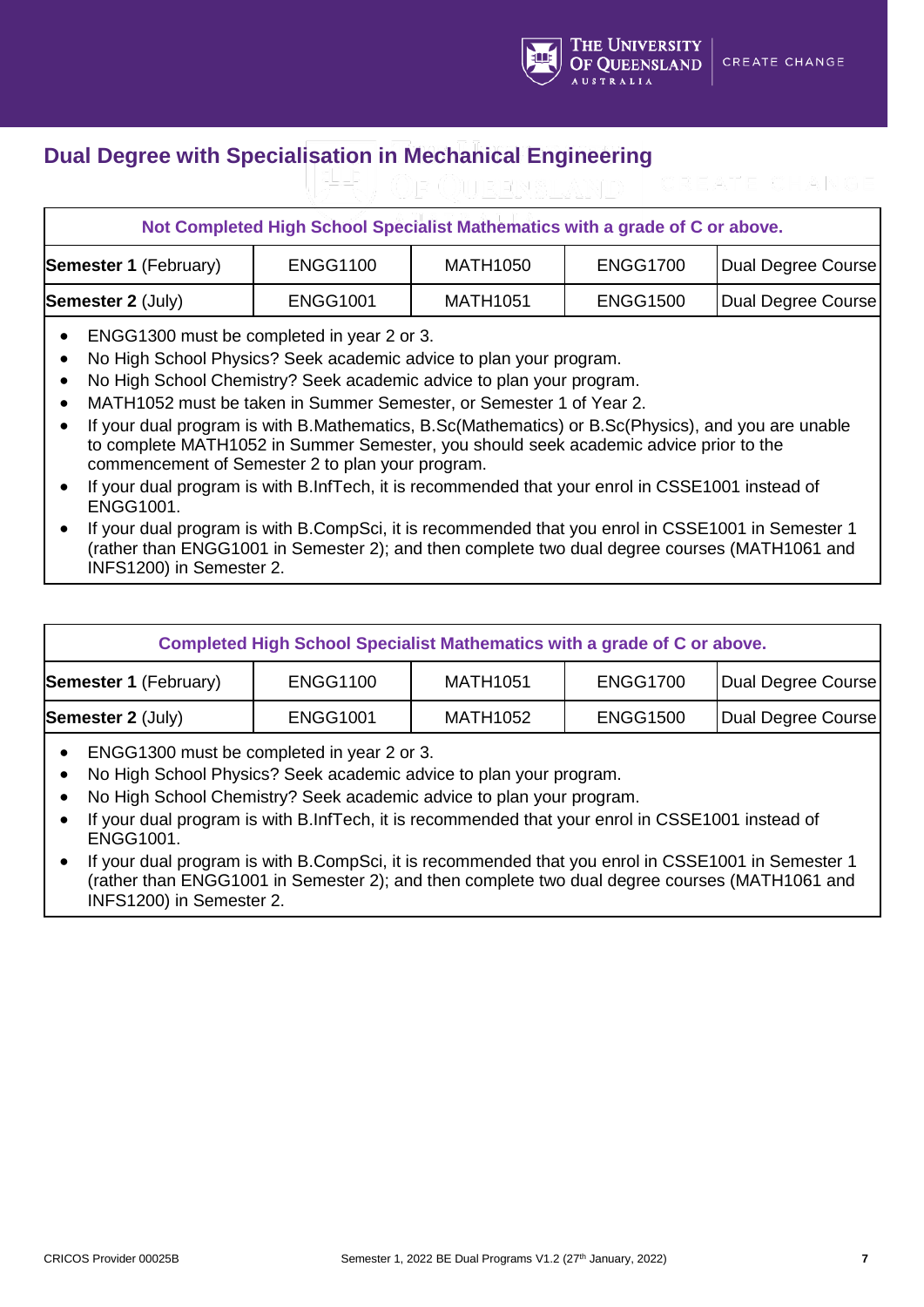## **Dual Degree with Specialisation in Mechatronic Engineering**

| Not Completed High School Specialist Mathematics with a grade of C or above. |                                |                 |                 |                       |  |
|------------------------------------------------------------------------------|--------------------------------|-----------------|-----------------|-----------------------|--|
| <b>Semester 1 (February)</b>                                                 | <b>ENGG1100</b>                | <b>MATH1050</b> | <b>ENGG1300</b> | Dual Degree<br>Course |  |
| <b>Semester 2 (July)</b>                                                     | <b>ENGG1001</b><br>or CSSE1001 | <b>MATH1051</b> | <b>ENGG1700</b> | Dual Degree<br>Course |  |

- No High School Physics? Seek academic advice to plan your program.
- MATH1052 should be taken in Summer Semester or Semester 1 of Year 2.
- If your dual program is with B.Mathematics, B.Sc(Mathematics) or B.Sc(Physics), and you are unable to complete MATH1052 in Summer Semester, you should seek academic advice prior to the commencement of Semester 2 to plan your program.
- If your dual program is with B.InfTech, it is recommended that your enrol in CSSE1001 instead of ENGG1001.
- If your dual program is with B.CompSci, it is recommended that you enrol in CSSE1001 in Semester 1 (rather than ENGG1001 in Semester 2); and then complete two dual degree courses (MATH1061 and INFS1200) in Semester 2.

| Completed High School Specialist Mathematics with a grade of C or above. |                                |                 |                 |                       |  |
|--------------------------------------------------------------------------|--------------------------------|-----------------|-----------------|-----------------------|--|
| <b>Semester 1 (February)</b>                                             | <b>ENGG1100</b>                | <b>MATH1051</b> | <b>ENGG1300</b> | Dual Degree<br>Course |  |
| <b>Semester 2 (July)</b>                                                 | <b>ENGG1001</b><br>or CSSE1001 | <b>MATH1052</b> | <b>ENGG1700</b> | Dual Degree<br>Course |  |

• No High School Physics? Seek academic advice to plan your program.

- If your dual program is with B.InfTech, it is recommended that your enrol in CSSE1001 instead of ENGG1001.
- If your dual program is with B.CompSci, it is recommended that you enrol in CSSE1001 in Semester 1 (rather than ENGG1001 in Semester 2); and then complete two dual degree courses (MATH1061 and INFS1200) in Semester 2.